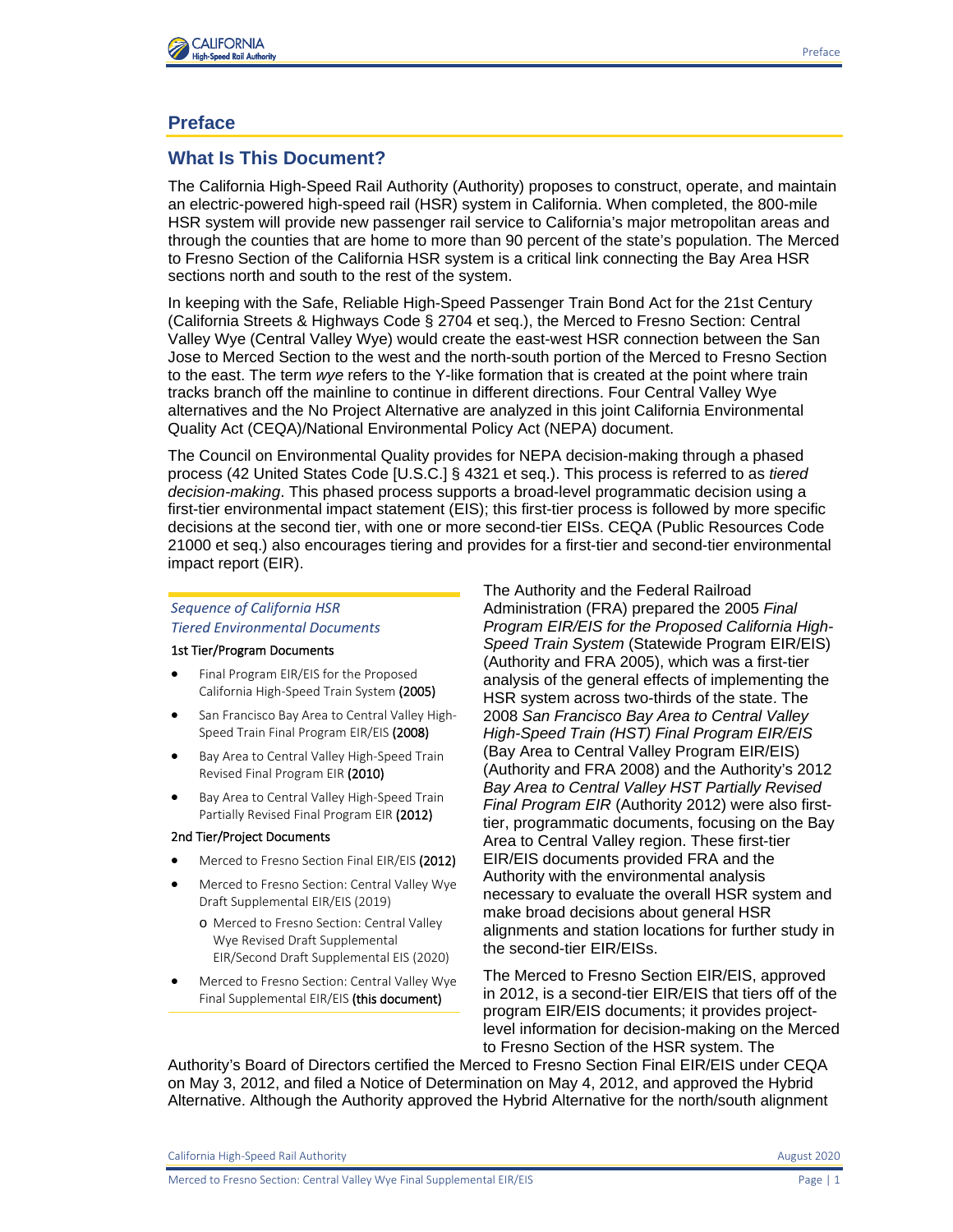

of the high‐speed rail and the Downtown Merced and Downtown Fresno Mariposa Street station locations, these approvals deferred a decision on the area known as the "wye connection", that is, the east-west high-speed rail connection between the San Jose to Merced Section to the west and the north-south Merced to Fresno Section to the east, for additional environmental analysis. FRA issued a Record of Decision (ROD) under NEPA on September 18, 2012, and the Surface Transportation Board issued a ROD on June 13, 2013. Through the ROD, FRA approved the Hybrid Alternative and Downtown Merced and Downtown Fresno Mariposa Street station locations, consistent with the Authority's decision in May 2012.

In 2019, the Authority published the *Merced to Fresno Section: Central Valley Wye Draft Supplemental EIR/EIS* (Draft Supplemental EIR/EIS), as the next step in the environmental review process to select a wye connection. The Authority published this document in May 2019 pursuant to CEQA and in September 2019 pursuant to NEPA. The Draft Supplemental EIR/EIS evaluated the impacts and benefits of implementing the wye connection alternatives, including the No Project Alternative, in the more geographically limited area of the wye connection between Merced and Madera and is based on more detailed project planning and engineering. The analysis therefore built on the earlier decisions and program EIR/EISs, while providing more sitespecific and detailed analysis.

The May 2019 circulation included "EIR Errata and Clarifications" summarizing the Authority's decision at that time to publish the document pursuant to CEQA only as well as related matters.

The September 2019 circulation included a "NEPA Distribution Explanation" which explained the Authority's decision to publish the Draft Supplemental EIR/EIS pursuant to NEPA under terms of the July 23, 2019 Memorandum of Understanding between FRA and the State of California (NEPA Assignment MOU).

The Draft Supplemental EIR/EIS did the following:

- Described the four Central Valley Wye alternatives and their potential impacts.
- Provided environmental information to assist decision-makers in selecting the project to be built.
- Identified measures to avoid and minimize impacts, and, when necessary, compensate for adverse impacts.
- Considered cumulative impacts as part of the environmental review process.

The Authority widely circulated the Draft Supplemental EIR/EIS to affected local jurisdictions, state and federal agencies, tribes, community organizations, other interest groups, and interested individuals. The document was also available for review at Authority offices, public libraries, and county clerk offices. The public comment period closed 45 to 48 days after the draft document was circulated for each public review (CEQA and NEPA). During each public review period, the Authority held a public hearing to receive verbal testimony on the Draft Supplemental EIR/EIS.

In addition, in March 2020, the Authority also circulated for public review the Revised Draft Supplemental EIR/Second Draft Supplemental EIS, Biological Resources Analysis (Revised/Second Draft Supplemental EIR/EIS). This document was limited to updates to Section 3.7, Biological Resources and Wetlands, and a related appendix in association with a bumble bee species present in the project area that became a candidate for state listing in late 2019. This document also included excerpts from the cumulative impact discussion (Section 3.19.6.6, Biological Resources and Wetlands) as the text appeared in the Draft Supplemental EIR/EIS.

This document, the *Merced to Fresno Section: Central Valley Wye Final Supplemental EIR/EIS* (Final Supplemental EIR/EIS), incorporates the whole of the Draft Supplemental EIR/EIS as well as updates associated with the Revised/Second Draft Supplemental EIR/EIS. Volume IV of this Final Supplemental EIR/EIS also includes the Authority's responses to all comments received during the above three public circulations, while Volumes I and II have been revised to reflect changes and clarifications, including those based on comments received. These revisions are described in greater detail in the Final Supplemental EIR/EIS Summary.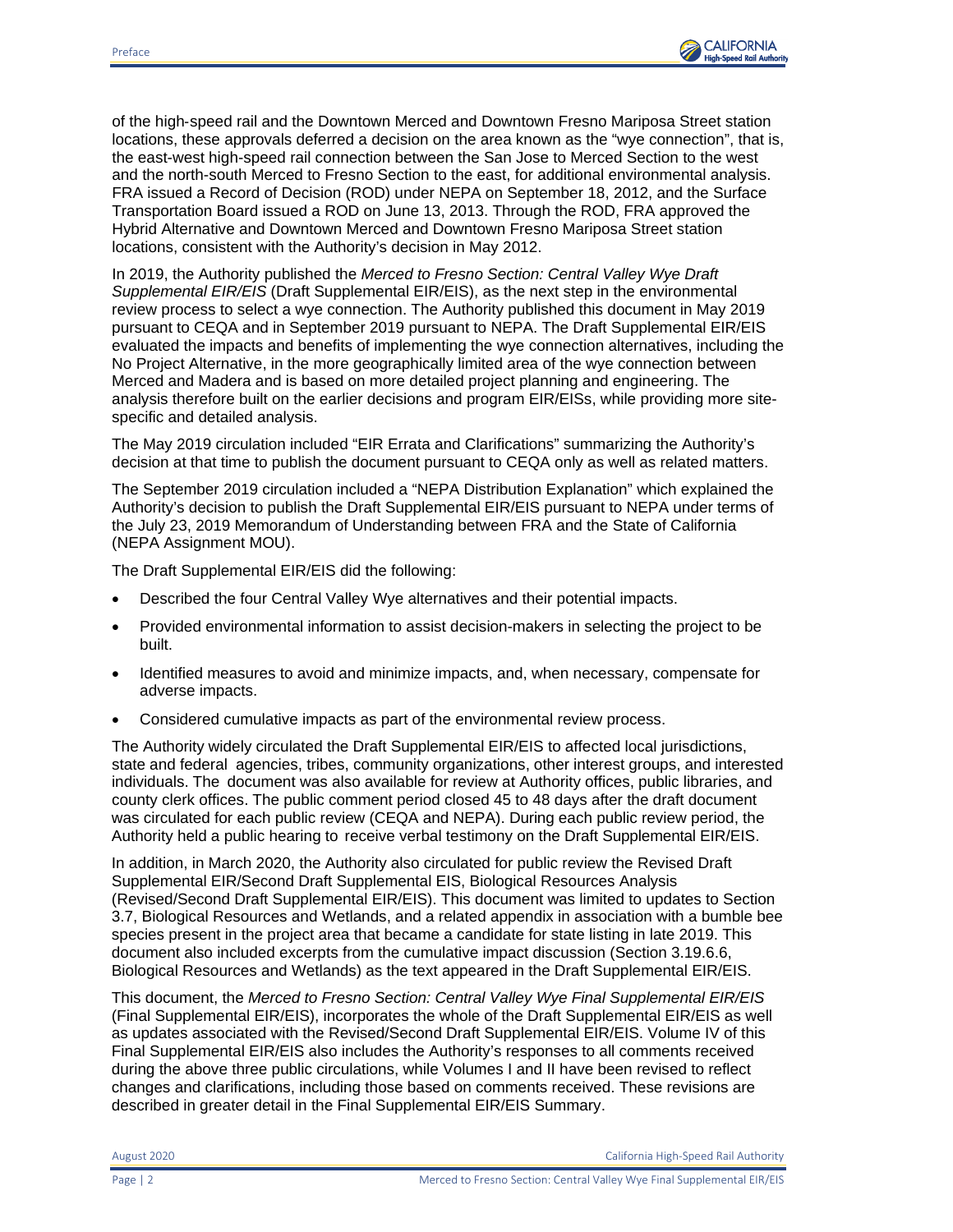

The Authority is issuing this document in August 2020, prior to an anticipated meeting of the Authority's Board, further described below. The document will be available electronically on the Authority's website; the Authority will also distribute electronic copies to interested parties. The Authority will make paper copies of the document available for public review at the Authority's Sacramento and Fresno offices and at various local library facilities, depending on the facilities' capacity to hold the document.<sup>1</sup>

## **How Do I Use This Document?**

The purpose of environmental documents prepared under NEPA and CEQA is to disclose information about a proposed project to decision-makers and the public. While the science and analysis that supports this Final Supplemental EIR/EIS is complex, this document is intended for the general public. Every attempt has been made to limit the use of technical terms and acronyms. Where this cannot be avoided, the terms and acronyms are defined the first time they are used in each chapter.

Volume I of this Final Supplemental EIR/EIS is organized into 15 chapters and a Summary. Volume II contains technical appendices, Volume III provides plans and other relevant engineering drawings, and Volume IV contains the Authority's responses to public comments received on the Draft Supplemental EIR/EIS and the Revised/Second Draft Supplemental EIR/EIS during the public review period.

For a reader with limited time to devote to this document, the Summary is the place to start. It provides an overview of all of the substantive chapters in this document and includes a table listing the potential environmental impacts for each environmental resource topic. If the reader begins here, but wants more information, the Summary directs the reader where to get details elsewhere in the document. Below is a list of other chapters and a short summary of each.

Throughout Volumes I and II of this document, vertical bars in the left- and right-hand margins indicate areas where substantive edits<sup>2</sup> to text, tables, or graphics were made between the Draft Supplemental EIR/EIS and this Final Supplemental EIR/EIS. There were no changes to Volume III since publication of the Draft Supplemental EIR/EIS. Volume IV is newly added and was not a part of the Draft Supplemental EIR/EIS.

## **Volume I**

**Environmental Clarifications and Errata** was included with the May 2019 publication of the Draft Supplemental EIR/EIS pursuant to CEQA. This document explains why the Authority was circulating the Draft Supplemental EIR/EIS pursuant only to CEQA and includes background on how the analyses and conclusions within the Draft Supplemental EIR/EIS were consistent with updates to the CEQA Guidelines published in December 2018.

**NEPA Distribution Explanation** was included with the September 2019 publication of the Draft Supplemental EIR/EIS pursuant to NEPA. This document explained the Authority's publication under the NEPA Assignment MOU.

**Chapter 1.0, Introduction and Purpose, Need, and Objectives**, explains the Authority's purpose and need for the Merced to Fresno Section, including the Central Valley Wye and provides a history of the planning process.

<sup>&</sup>lt;sup>1</sup> The COVID-19 pandemic has resulted in widespread closure of government facilities, including numerous local library facilities that were able to receive and offer the public the opportunity to review the Draft Supplemental EIR/EIS and Revised Draft Supplemental EIR/Second Draft Supplemental EIS. These facilities will also receive the Final Supplemental EIR/EIS for public review if they are open to the public and available to safely provide such services. As of August 2020, the Authority offices in Sacramento and Fresno are open and are serving as document repositories.

<sup>2</sup> Changing references to the "Draft Supplemental EIR/EIS" to the "Final Supplemental EIR/EIS" is considered a substantive change.

California High-Speed Rail Authority **August 2020** 2020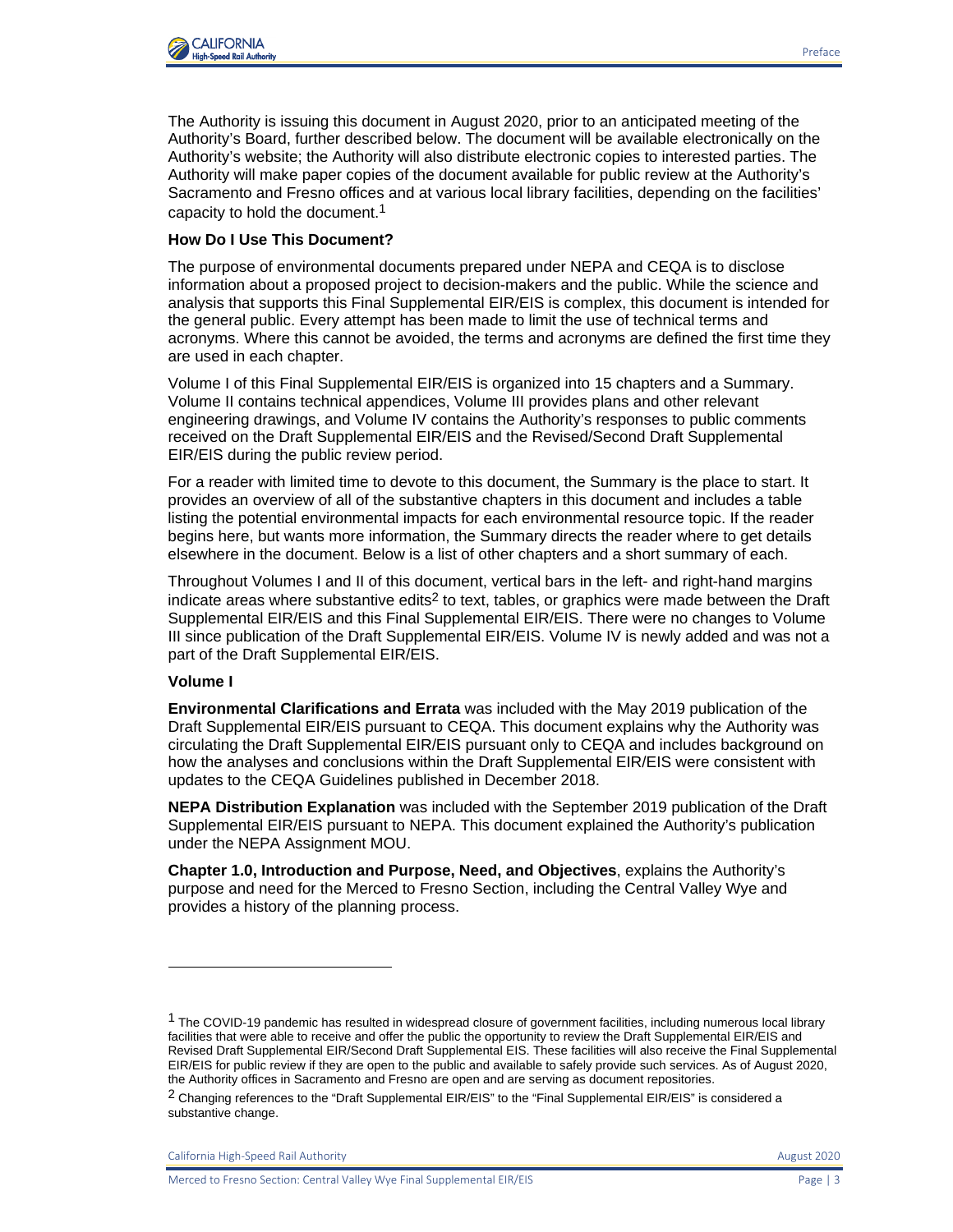

**Chapter 2.0, Alternatives**, describes the proposed Central Valley Wye alternatives, as well as the No Project Alternative used for purposes of comparison. It contains illustrations and maps and provides a review of construction activities. These first two chapters help the reader understand what is being analyzed in the remainder of the document.

# **Chapter 3.0, Affected Environment, Environmental Consequences, and Mitigation**

**Measures**, is where the reader can find information about the existing transportation, environmental, and social conditions in the area of the Central Valley Wye. This chapter provides the findings of the analysis of potential environmental impacts, along with methods to reduce these impacts (called mitigation measures). Chapter 3 is divided into subsections discussing the following environmental resource topics:

- Transportation\*
- Air Quality and Global Climate Change\*
- Noise and Vibration\*
- Electromagnetic Fields and Electromagnetic Interference
- Public Utilities and Energy
- Biological Resources and Wetlands\*
- Hydrology and Water Resources\*
- Geology, Soils, Seismicity, and Paleontological Resources\*
- Hazardous Materials and Waste\*
- Safety and Security
- Socioeconomics and Communities\*
- Land Use and Development
- Agricultural Farmland
- Parks, Recreation, and Open Space
- Aesthetics and Visual Resources\*
- Cultural Resources\*
- Regional Growth
- Cumulative Impacts

\*separate technical report available

**Chapter 4.0, Section 4(f) and Section 6(f) Evaluations**, provides the analysis to support the Authority's determinations under Section 4(f) of the Department of Transportation Act of 1966 and Section 6(f) of the Land and Water Conservation Funds Act.

**Chapter 5.0, Environmental Justice**, discusses whether the Central Valley Wye alternatives may cause disproportionate impacts on low-income and minority communities. It also identifies mitigation to reduce those impacts where appropriate.

**Chapter 6.0, Project Costs and Operations**, summarizes the estimated capital and operations and maintenance costs for each Central Valley Wye alternative evaluated in this Final Supplemental EIR/EIS, including funding and financial risk.

**Chapter 7.0, Other NEPA/CEQA Considerations**, summarizes the Central Valley Wye alternatives' environmental effects under NEPA, the significant adverse environmental effects that cannot be avoided under CEQA, and the significant irreversible environmental changes that would occur as a result of the Central Valley Wye alternatives or irretrievable commitments of resources or foreclosure of future options.

**Chapter 8.0, Preferred Alternative**, describes the Preferred Alternative and the basis for identifying the Preferred Alternative.

**Chapter 9.0, Public and Agency Involvement**, contains summaries of coordination and outreach activities with agencies and the general public during preparation of this Final Supplemental EIR/EIS. In addition, this chapter contains a list of common comments and the responses to this subset of comments.